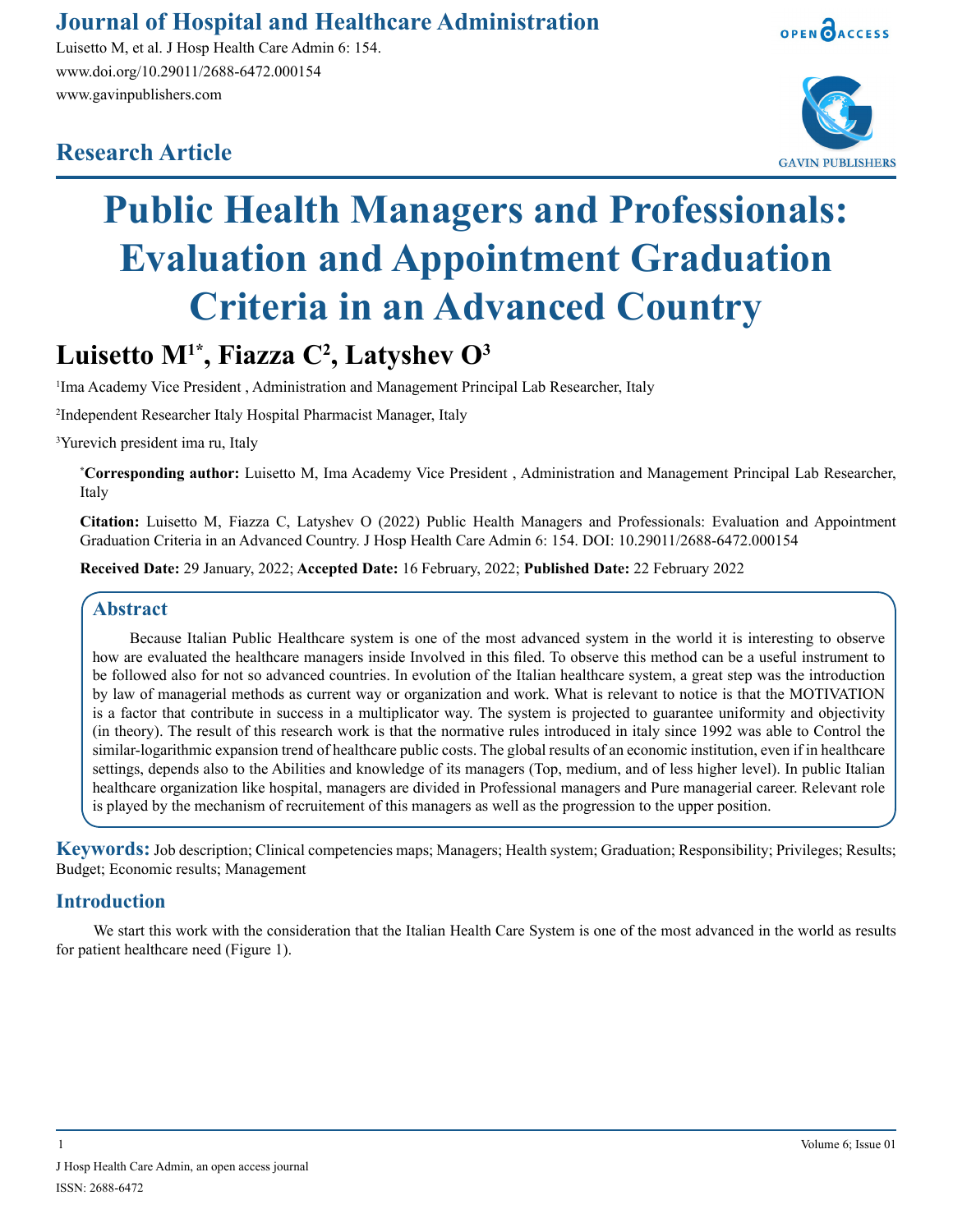

**Figure n1:** Health Care System.

Other fact to be taken in consideration is the trend of health care costs since from 1970:







**Figure n3:** Cost per stay by hospitalization type.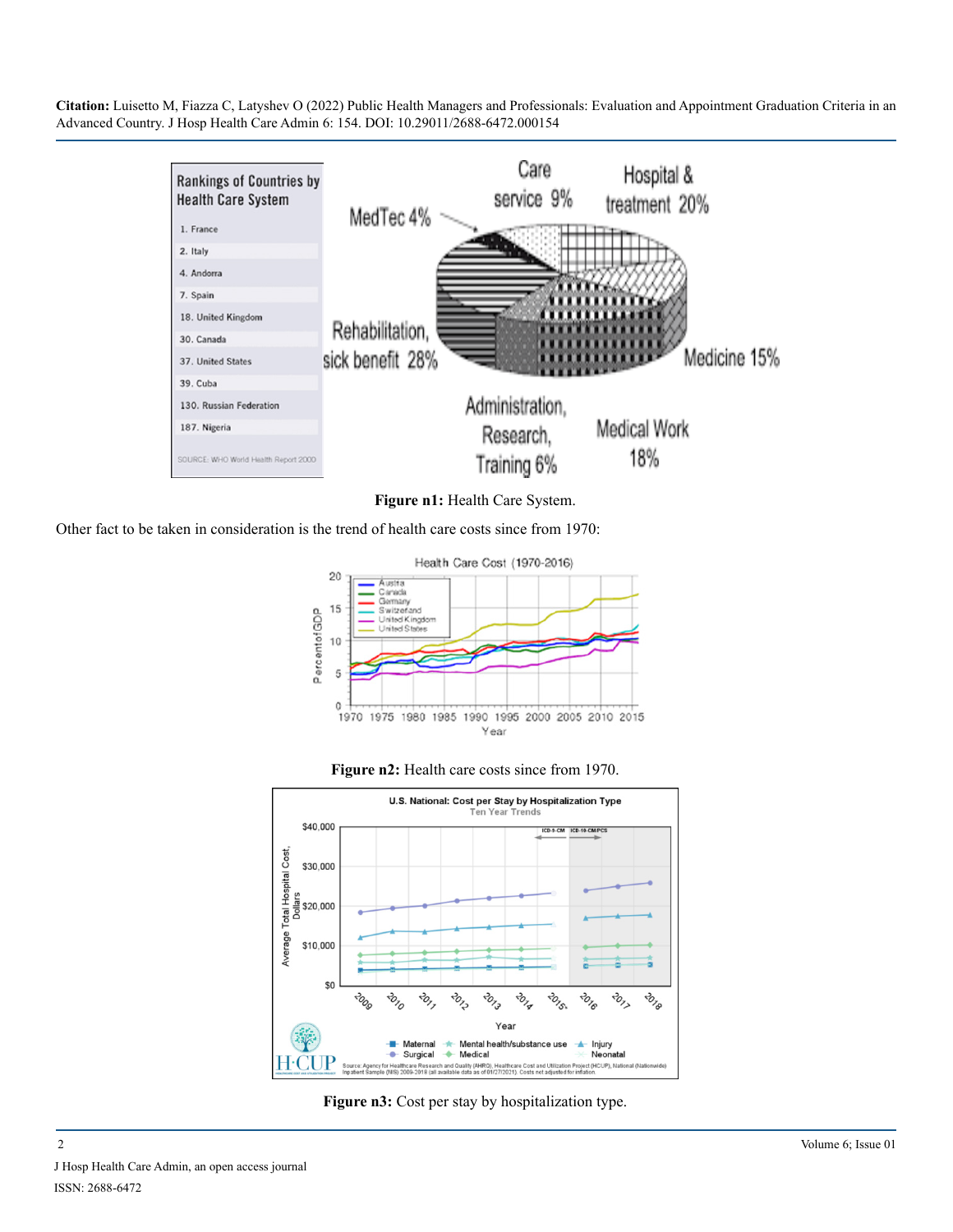But this trend is also observed in USA so it is not due by a national policy (public system or private or insurance) but instead due by more elderly people and by the offer of innovative drugs and diagnostic systems of the last year. In the management of the system, it is interesting to observe the Italian health care system history: various normative rules introduced great REFORM especially since 1978. In fact In law 833/78 was introduced in italy SSN (servizio sanitario nazionale) national health system to avoid problem produced by previous system named INSURANCE and CASSE MUTUE of workers and related economic sustainability. This was a great law for Italian people to have an unique system instead various different case MUTUE org. or ENTI MUTUALISTICI (insurance based , professional based ).This organization started in 1800 in Italy. In law 502/92 second reform [1], was introduces as new concept the AZIENDALIZZAZIONE concept (also commonly called corporatization), with a more market vision. Decreto Leg.vo 502/92 introduced in public health system: concepts of EFFICIENCY, EFFICACY, ECONOMICITY AND QUALITY in order to provide adequate level in of healthcare service (quality and quantity and technical -economic efficiency). Departmental organization of hospital: aggregation of various COMPLEX unit with similar finality. In this law was introduced the mandatory of economic- financiary instrument like official balance sheet and management control system. In the DL 229/99 named riforma ter this process was completed introducing concept like Appropriateness, economicity, EBM, minimum level of assistance LEA and other [2].

All this new rules changed in great way the complex healthcare system, the global cost, the clinical outcomes obtained and the general satisfaction internationally recognized. The Italian Healthcare systems in considered in the first places in the advanced world: 4th place in the 2020 (From Bloomberg). Also in D. Lgs. 27 ottobre 2009, n. 150 PUBLICH SYSTEM reform was introduced the concept of evaluation of the public manager of every level. So all this rules and other produced a great modify in the management of public economic resource for public national health care system. This system we have see was subject in last decades in a deeply process named: corporatization. In this revolution great part was due by a new managerial system of the government of the system.

Various movement was introduced: like clinical governance, EBM, risk management, HTA, HEALTHCARE ECONOMY, budget analysis, clinical competence, Total quality management, accreditation procedure Clinical audit, clinical pharmacy and many other have produced great result even in clinical outcomes but also to reduce side effect and dangers for patients but also reduce global cost (or their contaiment). Many economic procedures were deeply used: budget impact analisis, expenditure limits, national regulatory agency limitation, cost efficacy, cost effectiveness, cost opportunity and other. Other relevant tools currently in use in Italy healthcare organization central and local: Budgetnegotiation

from general manager of the institution and department directors Management control system, programmation (introduced in health systems) by DLGS 502/92 Official balance sheet (previous year) [1], according CIVIL LAW code In recent years in Italy national collective contracts introduced the UNIQUE ROLE in health manager (in past there was 2 different level). Also in Italy various REFORM LAW introduced the management health system named "AZIENDALIZZAZIONE DELLA SANITA" (LEGGE 502/ 92 and DL 229/99) [2].

In example in specific field like the pharmaceutical department many tools was introduced

- Antimicrobial stewardship
- Clinical pharmacy
- Biosimilar drug
- Generic drug
- Central buying procedure
- Central drug agency limitation policy
- Formulary (national, regional, local)
- Personalized prescription (limitative)
- Targeted oncology therapy and companion diagnostics
- Good use of expensive drugs or blood derivates
- **Monitoring**
- Evaluation of costs for drugs and medical devices or IVD
- Regulatory rules
- Risk management prescription
- ICT instruments, data analysis
- Central regional buying system
- Public buying procedure (GARE), electronic market et other And so on All this need deeply managerial-clinical knowledge and abilities.

Observing the organization of local insituttion like hospital, it is possible to see various positions: apical manager's general manager director, health officer manager director, administrative director, human resource manager director, departmental director manager

Complex unit, simple unit, departmental simple unit, pure professionals managers: different professionality like: physicians, pharmacist, biologist, chyemists and other. Administrative, ict, of economic office and many other but what is clear is that in Italy there are 2 kind of manager role: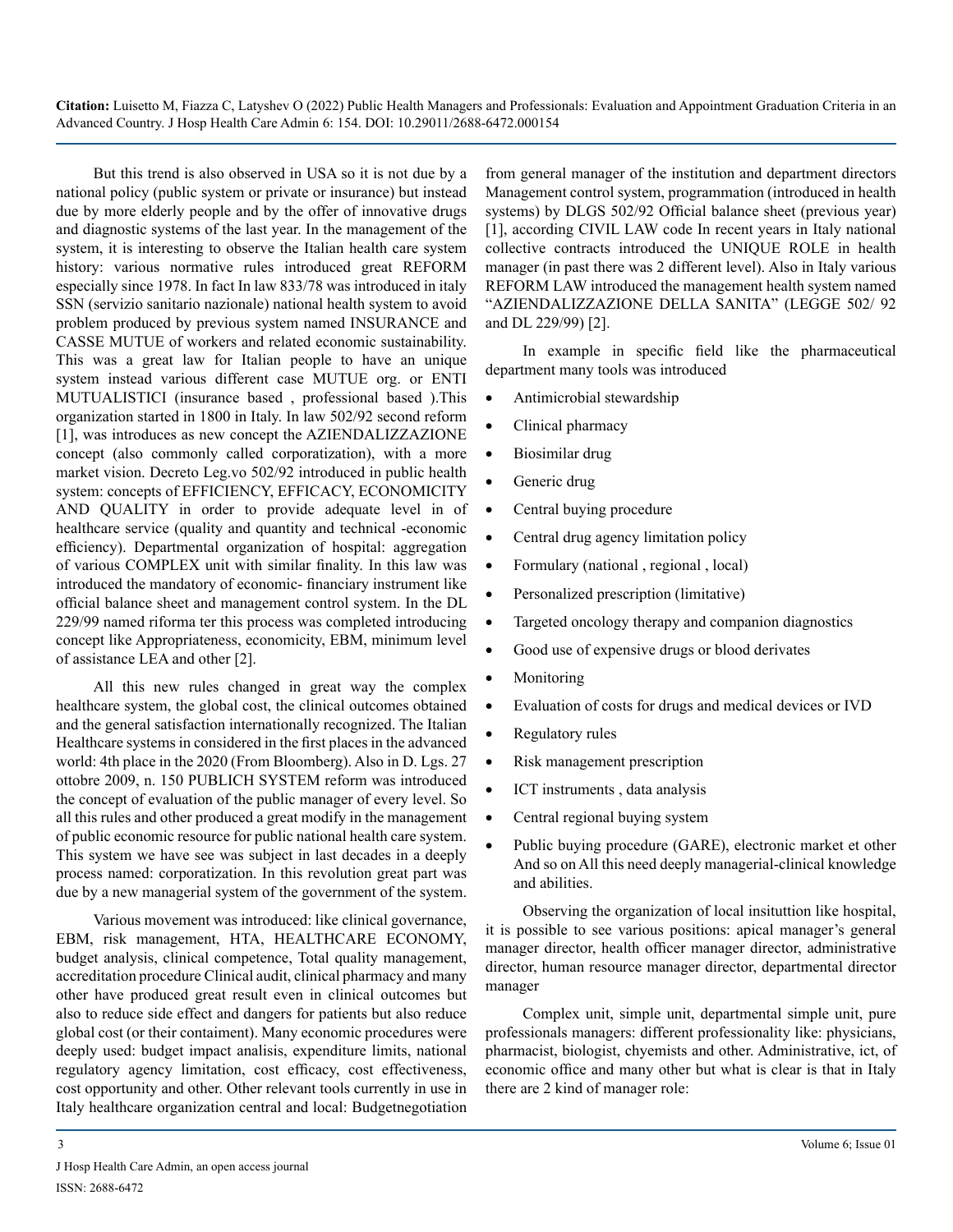a) Management pure role b) Pure professional management role

**Management pure roles:** complex unit, simple unit, departmental simple unit for covering this are requested more pure management competencies (budget assigned and other healthcare professional managed).

**Professional management role:** more pure professional competencies are required.

**Various level:** high professional appointment divided in: elevated professionality, high professionality, or consulting study, research, verify control (art 27 comma 1 lettera c ccnl 1998-2001) [3]:

c) incarichi di natura professionale anche di alta specializzazione, di consulenza, di studio, e ricerca, ispettivi, di verifica e di controllo and according some interna rule of hospitals regolamenti: incarichi dirigenziali di natura professionale elevata. (this are different from basis level) di alta professionalita' or of elevated copetencies technical .specialistic that produce high relevant performances for the hospital this appointent can be assigned after 5 year of role in position of basis managers.

**Basis:**  $\leq$  5 year of working experience according ccnl 18 ottobre 2008 [4] national contract health professional managers was written that the role played by simply structure and professional role have the same relevance and dignity. And that there is the need to allineate their retribution value. Related the role of directorship of complex unit (uoc) is needed by law for the manager to follow a certification managerial course (about 6 month) with a project work in a public university to certify the managerial competences to cover the position. In this course, various topics are studied: management, economy, hr management, communication, conflict management, leadership, public organization, budget, public healthcare italy system and many other. The selective procedure between various candidates with more than 7 year of work as manager produce a list of 3 idoneous to cover the role: In this list general manager, choose the one in a discretional process after seeing the result of the selection and point assigned by the commission. General Manager can choose also not the first in list classified by curriculum and oral examination but if do this it must motivate in written way. The role is covered for 5 years for the other position like simple unit or professional role there are official procedure of selection where are valued the curriculum of the manager and their attitude to cover the specific role [5,6].

**Graduation of the roles:** level a complex unit director, level b simply unit responsible, level c high professional role (high specialization and study, research, verify control role), level d basis level role (less then 5 year in role)

**Other role:** manager not in role, free professionals, for limited time, under specialiazion schools program. in order to evaluate the result annually of this manager it is used a weigthing procedure (what produce an effect or contribute to this and parameters to be evalued. (criteria for evaluation)

**Factors:** what produce an effect parameters evaluation parameter economic factors, structural dimensional factors, technological factors, professional factors, strategic factor (by the organization), autonomy flexibility research and teaching-training activity (graduand and for specialization programs) related the payement of this manager there are 2 voices position-according national contract rules- fixed amount and variable part- according a local and decentrated agreement-related the amont of availability of money of the hospital. All this 2 voices are related the graduation of responsibility of the managers also there is an allowance for complex unit position.

**Management's area:** Organization, quality management**,** hr management**,** budget management

**Other parameter evalued:** Autonomy-resonsability-flexibilitybehavior towards innovations, use of ict, continuous formative programs activity, proactivity, teaching activity, communication skills other soft skills

**Methodologies:** in example using a multidimensional analisys methods or similar

**Variables:** individual, social, institutional, technological, organizative minimum and maximum value internal evaluation: every year and after periods of ending of an official appointment (3-5-7 year with a written report). It is interesting to say also that there is not only an evalutation of the single manager but also to the structure in witch, this works (equips evaluation). For apical manager there are also an external control of the results and by the politics governor of the region. Also for the health care mangement there is a complex system of evaluation: after 5 and 15 year under a public official committee .and every time there is an increase in official appointment is evalued the previous one result.after every year monetary prizes goes to pay for single and equipe managers results.

**Knowledge:** skills and attitudes, social origin, updating courses, training, experience

**Abilities:** know to act, problem solving, operative abilities, relational ability

**Attitudes:** ability to see future opportunity, sense of responsibility

#### **Soft Skills**

**Object of evaluation:** what was obtained versus the objectives so it is possible to say that the manager career follow a step process after evaluation of previous results or after selective procedure for the more relevant position (like directorship of complex units)? The system is completed by apical position: general hospital manager,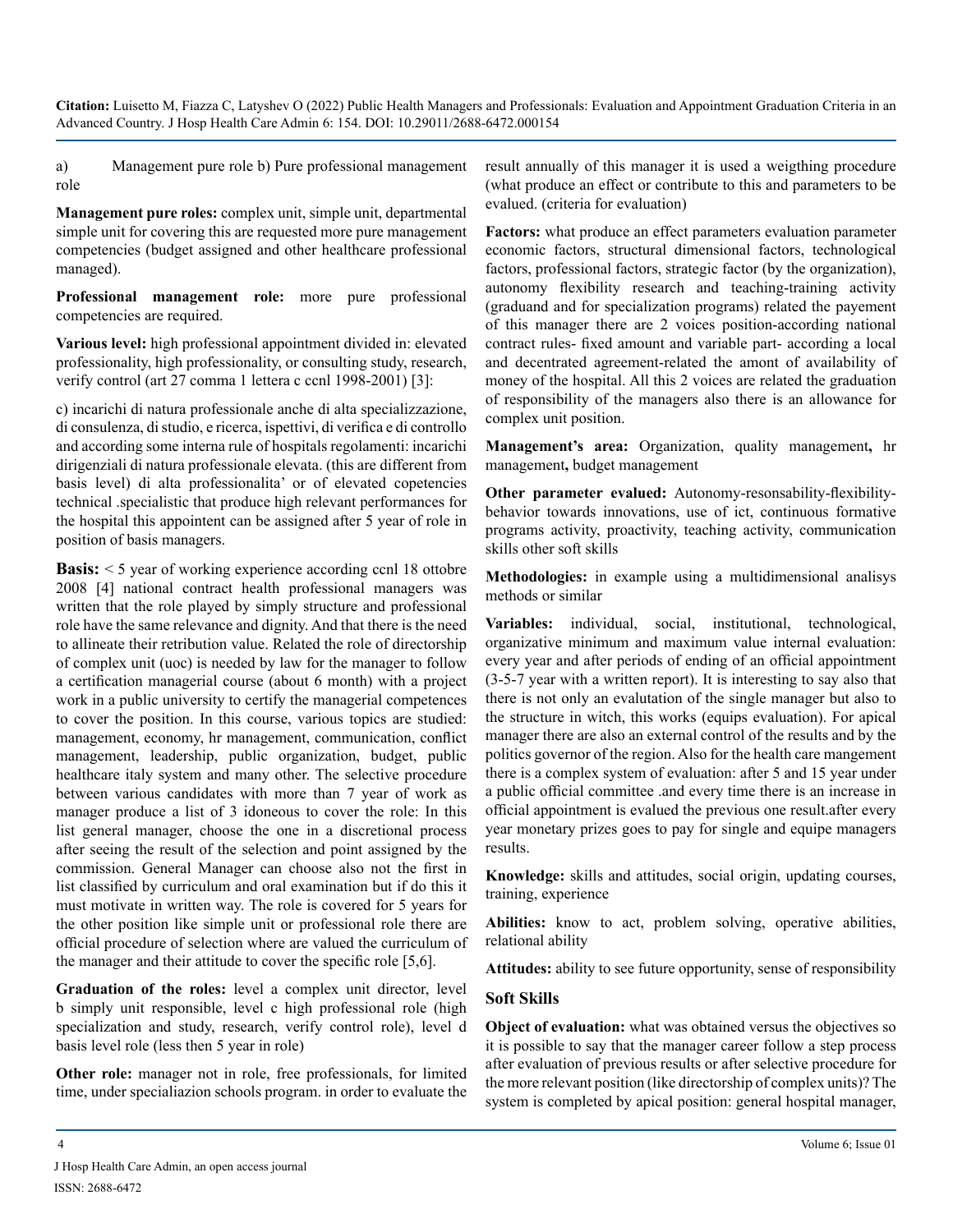health general director administrative and h resource director.

**Other relevant office:** ict department, innovation office, economic management office, prevention and protections service, technical office and other various ones. The hospital are organized by law in department, complex unit simply unit (inside or ouside a complex unit). Every complex unit have inside various managers also whit high professionality.

**Worsening factors:** every public administration in the world show various grade of corruption an family influence in selective procedure for directorship or professional role in every grade of the organization: this produces lower level of managers an lower level of results of this it must to be take in consideration.

#### **Material and Methods**

Whit an observational point of view are selected some relevant italian law related national healthcare system (creation and reform) and other that have influenced the system. After this process (historical way) are analized the effect in the global cost of the system in the decades from 1990 to 2020 about. This make possible to verify the change of the curve of total costs avoiding risk of non-sustainability after this reform law [7].

#### **Results**

From literature: Review Health Econ. 1993 Apr Equity and efficiency in Italian health care P Paci, A Wagstaff "Health -care finance and provision in Italy is unusual by the international standards: public financing relies heavily on both general taxation and social insurance, and although the vast majority of expenditure is publicly financed, the majority of care is provided by the private sector. The system suffers, however, from a chronic failure to control the expenditures and its record on perinatal and infant mortality is poor. Hospitals in Italy have a low bed-occupancy rate by international standards and the per diem system of reimbursing private hospitals encourages unduly long stays. Costs per inpatient day are high by international standards, but costs per admission are close to the OECD average. The Ambulatory- care costs are extremely low, but this appears to be because GPs see so many patients that their role is inevitably mainly administrative. Consumption of medicines is extremely high, but because the cost per item is low, expenditure per capita is not unduly high. Despite the emphasis on the social -insurance, the financing system appears to be progressive. There is evidence of in-equalities in health in Italy, and some evidence that health care is not provided equally to those in the same degree of need" [8].

Review Health Syst Transit. 2014 Italy: health system review Francesca Ferre, Antonio Giulio de Belvis, Luca Valerio, Silvia Longhi, Agnese Lazzari, Giovanni Fattore, Walter Ricciardi, Anna Maresso "Italy is the sixth largest country in Europe and has the second highest average life expectancy, reaching 79.4 years for men and 84.5 years for women in 2011. There are marked regional differences for both men and women in most of the healthindicators, reflecting the economic and social- imbalance between the north and south of the country. The main diseases affecting the population are circulatory diseases, malignant tumours and the respiratory -diseases. Italy's health care system is a regionally based national health service that provides universal coverage largely free of charge at the point of delivery. The main source of financing is national and regional taxes, supplemented by copayments for pharmaceuticals and outpatient care. In 2012, total health expenditure accounted for 9.2 percent of GDP (slightly below the EU average of 9.6 %). Public sources made up 78.2 percent of total health care spending. While the central- government provides a stewardship role, setting the fundamental principles and goals of the health system and determining the core benefitpackage of the health- services available to all citizens, the regions are responsible for organizing and delivering primary, secondary and tertiary health- care services as well as preventive and health promotion services. Faced with the current economic constraints of having to contain or even reduce health expenditure, the largest challenge facing the health system is to achieve budgetary- goals without reducing the provision of health services to patients. This is related to the other key challenge of ensuring equity across the regions, where gaps in service provision and health system performance persist. Other issues include ensuring the quality of professionals managing facilities, promoting group practice and other integrated care organizational models in the primary -care, and ensuring that the concentration of organizational control by regions of health-care providers does not stifle innovation" [9].

Health Econ. 2021 May; Epub Containing costs in the Italian local healthcare market Andrea Riganti "We aim to investigate the cost -containment effects of the creation in 2005 of agencies specifically responsible for all technical and administrative services within the regional healthcare- system HS of the Tuscany region in Italy. We seek to contribute to the existing literature on the centralization and decentralization of purchases and technical services by assessing the amount of savings produced by these agencies at the intermediate level between local authorities and hospitals and the regional- administration. We use the balances of all Italian local- health authorities and hospital trusts combined with the synthetic control procedure to create from a donor pool of untreated units a weighted average of observations resembling the exposed units before and after the policy change in the 2005. The magnitude of the effect is significant as the creation of these agencies is estimated to have reduced expenditures on auxiliarygoods and contracted services by 6% in the period from 2006-2014. Moreover, we find that the cost reduction is not associated with a decrease in the provision of health-care services and procedures to the general population or in the quality or efficiency of the regional healthcare- system itself" [10].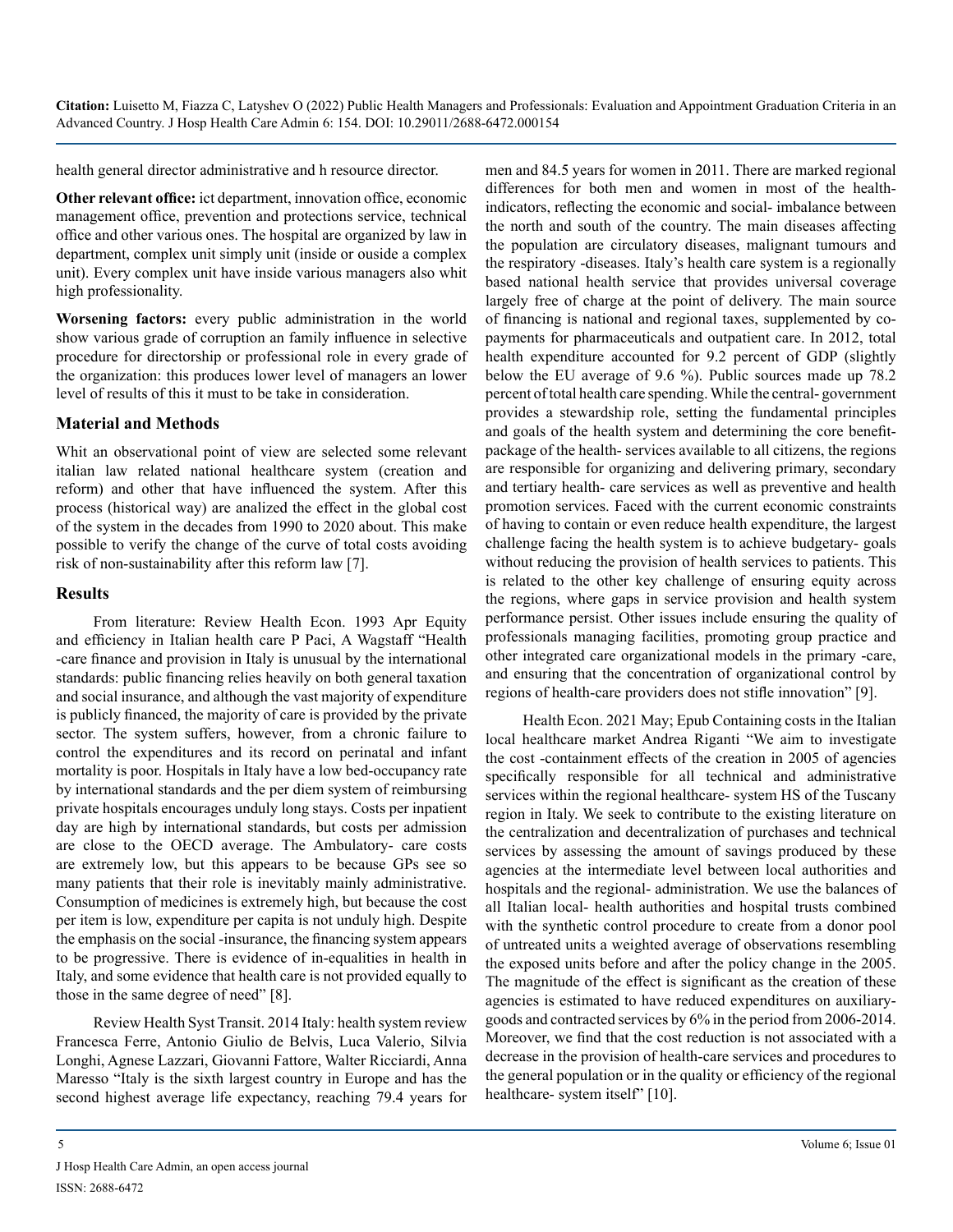Review Lancet. Epub 2021 Oct 22. The evolution of the Italian National Health Service Walter Ricciardi, Rosanna Tarricone "40 years ago, Italy saw the birth of a national, universal health-care system (Servizio Sanitario Nazionale SSN), which provides a full range of health-care services with a free choice of providers. The SSN is consistently rated within the Organisation for Economic Co-operation and Development among the highest countries for life expectancy and among the lowest in healthcare spending as a proportion of gross domestic- product. Italy appears to be in an envious position. However, a rapidly ageing population process, increasing prevalence of the chronic diseases, rising demand, and the COVID-19 pandemic have exposed weaknesses in the system. These weaknesses are linked to the often-tumultuous history of the nation and the health-care system, in which innovation and initiative often lead to spiralling costs and difficulties, followed by austere cost-containment measures. We describe how the tenuous balance of centralised versus regionalcontrol has shifted over time to create not one, but 20 different health systems, exacerbating differences in access to care across the regions. We explore how Italy can rise to the challenges ahead, providing recommendations for systemic- change, with emphasis on data-driven planning, prevention, and research; integrated care and technology; and investments in personnel. The evolution of the SSN is characterised by an ongoing -struggle to balance centralisation and decentralisation in a health-care system, a dilemma faced by many nations. If in times of emergency, planning, coordination, and control by the central government can guarantee uniformity of provider behaviour and access to care, during nonemergency times, we believe that a balance can be found provided that autonomy is paired with accountability in achieving certain objectives, and that the central-government develops the skills and, therefore, the legitimacy, to formulate health policies of a national nature. These processes would provide local governments with the strategic means to develop local plans and programmes, and the knowledge and tools to coordinate local initiatives for eventual transfer to the larger system" [11].

New Horiz. 1994 Aug. Cost containment: Europe. Italy G Apolone 1, R Melotti, F Repetto, G Iapichino "Through prepaid compulsory insurance managed by the central government, Italy's National Health Service provides full coverage, free accessibility, and no or limited copayment by individuals when receiving health services. Although Italy spends less than other countries on health care  $($  < 8% of the country's gross national product), the present NHS faces considerable difficulties, and its performance regarding quality, outcome, and spending has come under question. ICUs account for  $\leq 2\%$  of total hospital beds, and the proportion of ICU patients is < 2.5% of all hospital patients (2.5% of all Italian hospital patients receive ICU care at some time during their hospital stay). Information from administrative -databases and epidemiologic -studies gives an interesting national picture of the situation in Italy regarding admission criteria case mix, and outcomes when compared with data from other countries. Important changes in the financial and institutional framework of the NHS are underway, yielding an un-predictable scenario for the future. Innovations focus mostly on cost containment and quality initiatives. These innovations will likely produce a new health service in which regions will have a more important role than in the past. Actions planned in a large Italian region by the local government are used as an example to explain the potential impact of this new trend on critical- care medicine"[12].

The Prevention of Corruption as an Unavoidable Way to Ensure Healthcare System Sustainability by Pietro Previtali and Paola Cerchiello Department of Economics and Management Sciences, University of Pavia, Via San Felice 7, 27100 Pavia, Italy Sustainability 2018 "Corruption has found very fertile ground in the health sector. Many studies demonstrate the negativerelationship between sustainability and corruption. Relatively little is known at this time about how to prevent corruption in healthcare organizations (HCOs), and thus to recover the important sustainability of the entire healthcare -system. After noticing this gap in the literature, the authors' aim in undertaking this study was twofold: 1) to analyze the current state of knowledge about how Italian HCOs adopt corruption prevention plans in compliance with the National Plan issued by the National Anti-Corruption Authority; 2) to identify some clusters of HCOs which represent different adoption patterns of corruption prevention- interventions and to classify these HCOs. For these purposes, the authors studied 68 HCOs along 13 dimensions that characterized the corruption prevention plans. The empirical results showed that the HCOs were not fully compliant with the anti-corruption legislation. At the same time, the authors identified three clusters of HCOs with different patterns of anti-corruption prevention interventions. The clusters that adopted some specific interventions seemed to be more sustainable than the others"[13].

#### **Discussion**

The global results of public health systems depends on central politics and local application. Law, rules, procedure, protocols, international guideline application, risk management principle and good Managerial behaviors. It is clear that the results in local place of health care system are related to the adding of Clinical competencies and to the managerial abilities of the managers applied. The trend of costs in Italy related hospital health show that the normative rules applied was able to contain the explosion of costs providing high level of performance and international organization in fact classify italian system as in the firsts places also in ranking. The performance measure system applied according Italian rules and law provided great part of the Results because it is undeniable that this results was obtained by the health managers that worked In this institution in the period of observation.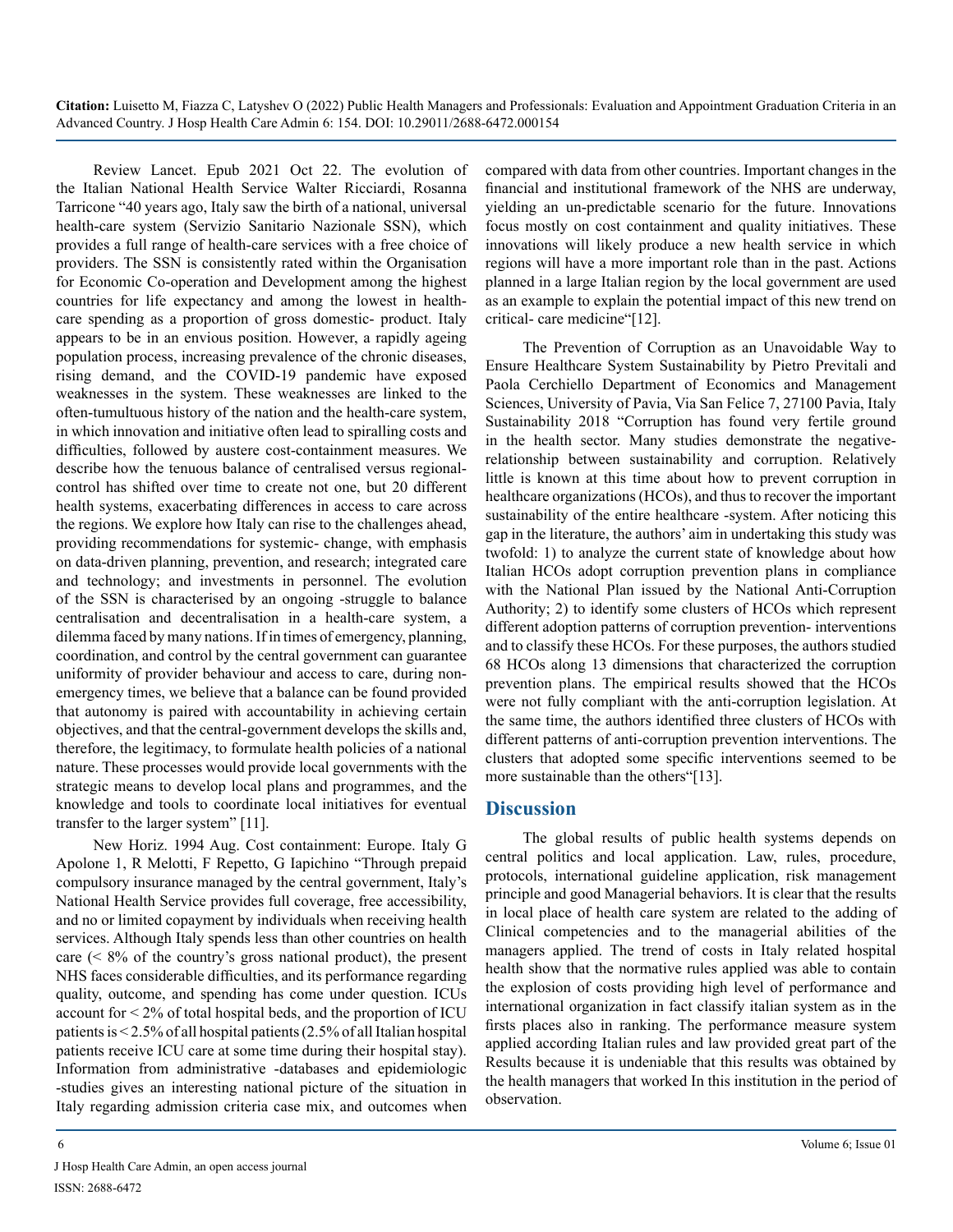According EUROPEAN and national rules and las to become a manager in ROLE in public health care systems: If needed to have a degree (medicine, pharmacy, biology, chemists and other biomedical scientific field.) > Then 4-5-6 year A SPECIALIZAZION about more then 4 -5 year in university course. STATE professional examination- ABILITAZIONE PROFESSIONALE (an examination after degree to verify minimum level of professionality to play their heathcare role). And to be selected in a PUBLIC SELECTION (various examination written ,oral, practical, informatics, English languages) Really severe examination even if some bad practice are object of jurisdictional Judge. This examination is under a COMMISION of 4-5- member: President, commissary, secretary in a public procedure. In this selection are evalued title, publication, year of practical experience and other of CV. To be assigned for COMPLEX UNIT MANAGEMENT is required by law an MANAGERIAL DIRECTORSHIP COURSE FOR COMPLEX UNIT certificate (about 6 month of course). Before 1992 italian healthcare system was in an increasing curve for global cost, and without any new measure, In few decades the economic resource go out the sustainability limit. Two normative rules named law 502/92 and DL. 299/99 introduced the concept named AZIENDALIZZAZIONE" with an intensive managerial approach that produced great results in the next decades making possible the sustainability of the systems. These normative rues (central and regional) and the managerial role of many healthcare professional contributed in great part to this result. Central AGENCY politics of drugs and medical devises management, regional buying AREA VASTA systems

New diagnostic procedure or surgery contributed with many other factors. ICT was a strategic tools as like as the GLOBAL HUMAN RESOURCE managemet.



**Figure 1:** Serie storica della spesa sanitaria pubblica pro capite nazionale da 1990 a 2016, a valuta corrente e proiezione- tendenziale (e intervallo di confidenza al 95%) sulla base dei dati fino al 2010. (6) After this economic analysis as conclusion the authors think that this approach: the manager's evaluation systes in use in italy can be an usefl instrument to be tranlated also in other countries to get

The same results. (in advanced or not advanced countries).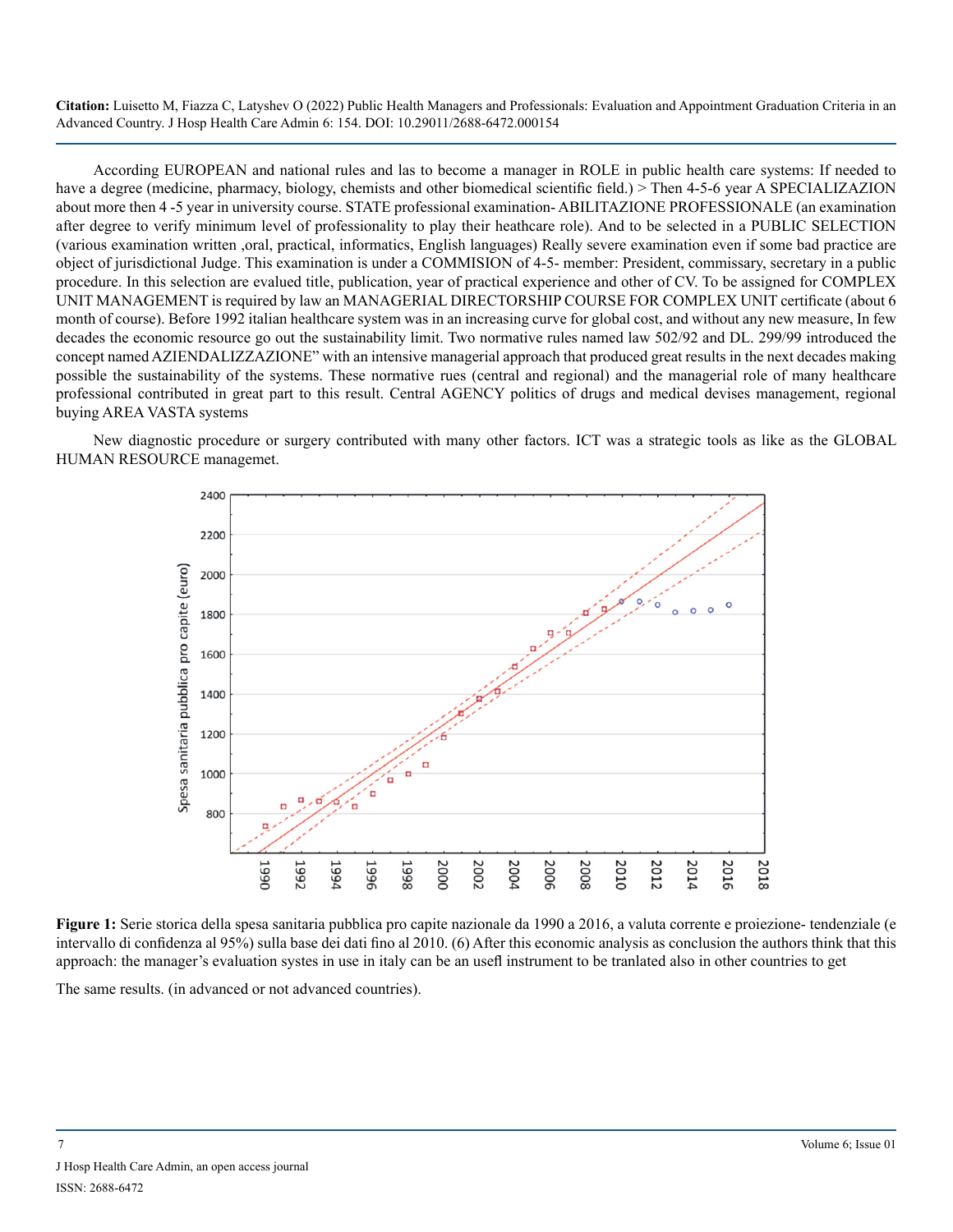

**Figure 2:** Direct healthcare professional cost in role in public healthcare systems and costs for services and healthcare goods.



**Figure 3:** Trends in medical- costs before and after hospice care in the year before death. The vertical dashed red- line represents the day of receiving hospice care (point zero). The left- side of the dashed red -line represents the number of days from the beginning of the end of life to the day before accepting hospice care, and the right- side of the dashed red line represents the number of days from accepting hospice care to death. The cumulative- total cost for the last year was calculated regardless of the length of hospice care exposure time (terminal patients started receiving hospice care 30 days before death, while the date of death was pushed back 30 days in the traditional group for matching, and the medical- cost for the 2 groups of patients started to accumulate to death from 335 days before receiving hospice care/ treatment). 1 US dollar = 31 Taiwan dollars. From OPEN ACCESS PEER-REVIEWED RESEARCH ARTICLE Differences in medical costs for end-of-life patients receiving traditional care and those receiving hospice care: A retrospective study Ya-Ting Huang ,Ying-Wei Wang,Chou-Wen Chi,Wen-Yu Hu,Rung Lin Jr,Chih-Chung Shiao,Woung-Ru Tang Published: February 20, 2020.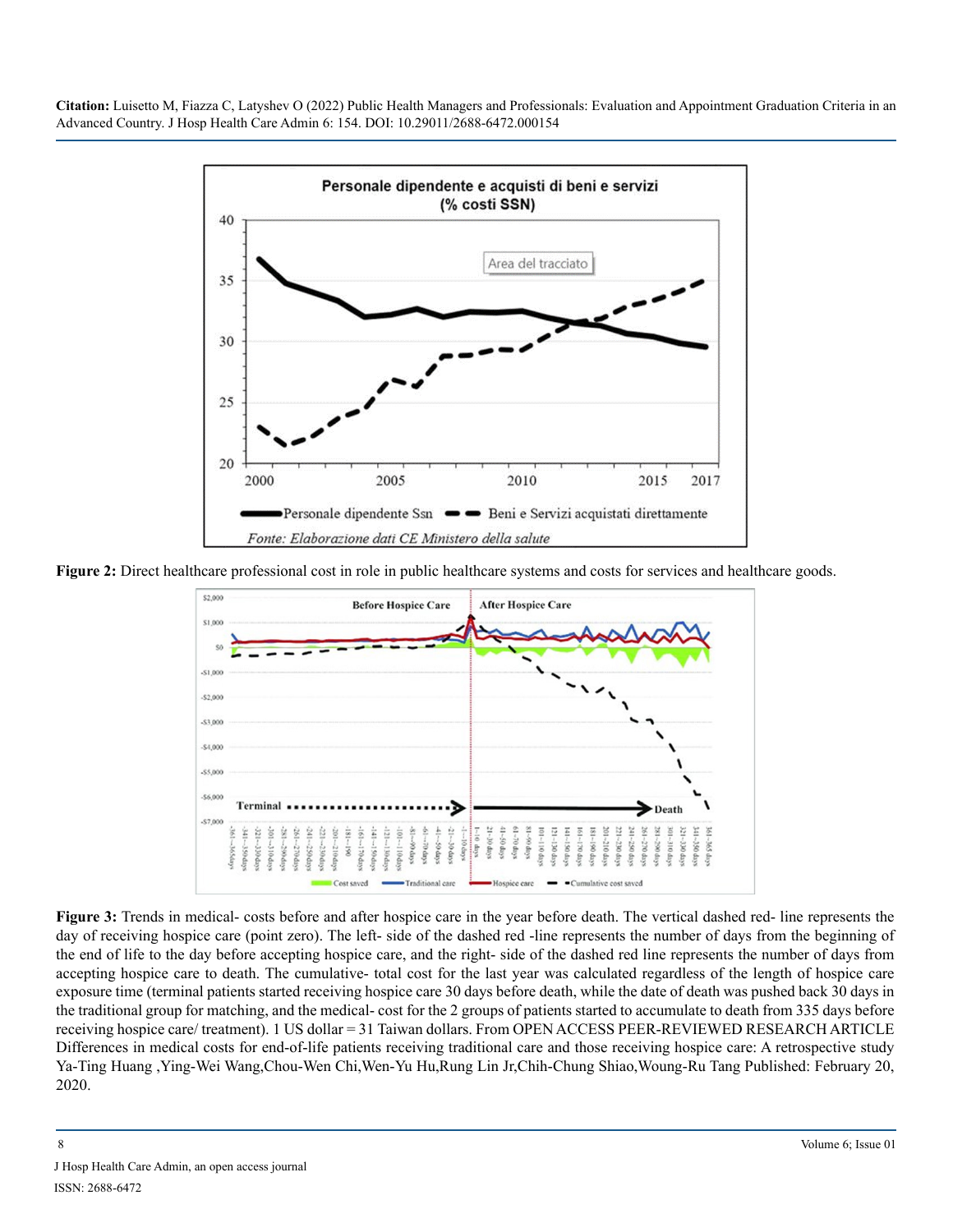

**Figure 4:** Mostra la spesa- sanitaria pubblica pro capite nazionale dal 1990 al 2016, a valuta corrente. L'andamento dei dati evidenzia una flessione della spesa pro- capite dal 1993 al 1995, imputabile a vicende giudiziare che in quel periodo coinvolsero diversi settori dello Stato, compreso la sanita'. Inoltre, si registra una rilevante stabilizzazione della spesa pro- capite pubblica dopo il 2010, verosimilmente in conseguenza degli effetti che la crisi finanziaria internazionale (international financiary crisis) ha avuto sui conti pubblici dello Stato. In termini di spesa sanitaria pro capite, la riduzione media annuale avuta dopo il 2010 è stata del -13,2%, corrispondente ad un valore pro- capite nel 2016 di 1.846 euro, anziché di 2.232,6 euro di spesa pubblica. Nel complesso, la serie- storica della spesa sanitaria pubblica pro capite- annuale (a valuta corrente) cresce linearmente (R-quadro 0,93; p<0,001), con una crescita media di 51,5 euro pro capite all'anno (95% IC: 45,6-57,4). In Tab 1 (ved. Original article) , sono riportati i dati annuali e la variazione- cumulativa della spesa- sanitaria pubblica pro- capite nazionale, prima e dopo l'attualizzazione della spesa alla valuta del 2017. La variazione cumulativa in 25 anni della spesa sanitaria pubblica pro capite è stata di +1.112,4 euro (+471,8 euro alla valuta del 2017), corrispondente ad una crescita del 152% rispetto al 1990 (+33,8% sulla base della serie a valuta 2017 from 19 Marzo 2019 GIHTAD (2019) Il valore della spesa sanitaria in Italia dal 1990 al 2016 The value of healthcare expenditure in Italy, 1990 – 2016 Pierluigi Russo, Tommaso Staniscia, Ferdinando Romano.This figure show how economic crisis can act on the management of the systems in order to contain costs in efficiency way.



**Figure 5:** Observing this graph it is possible to verify that the organization of a public health system can be responsible of the management cost globally ( private or insurance vs public system ): so it is possible to Say that the management of the system can be more efficacy regulated. (In central or local way). The global sustainability is the final endpoint for an equal opportunity, accessibility, universalistic and Cost effectiveness management.